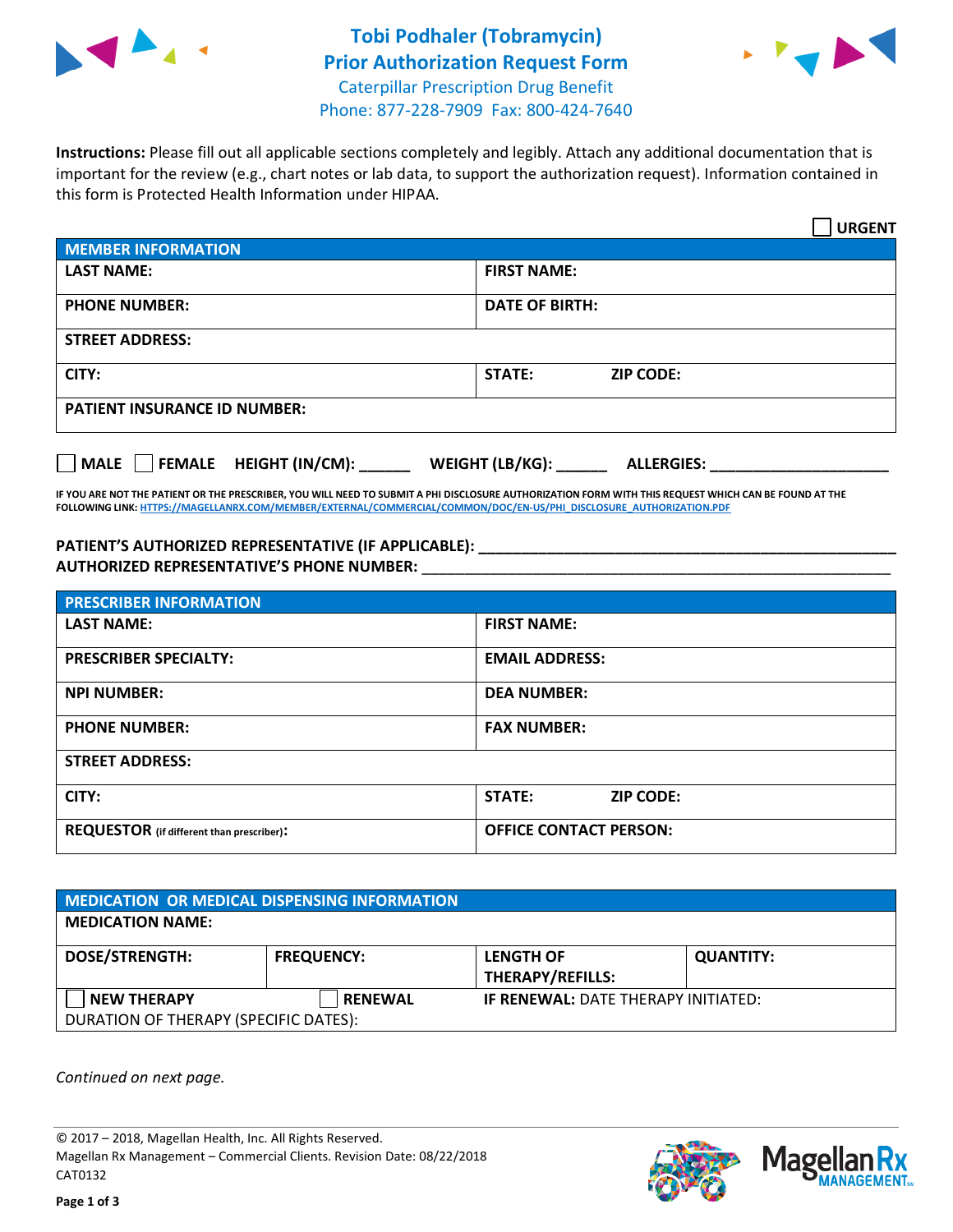



| MEMBER'S LAST NAME: __________________                                                                                                                           | <b>MEMBER'S FIRST NAME:</b>                                                                                                                                                                                                                                                                                                                                                                                                                            |                                                       |  |  |
|------------------------------------------------------------------------------------------------------------------------------------------------------------------|--------------------------------------------------------------------------------------------------------------------------------------------------------------------------------------------------------------------------------------------------------------------------------------------------------------------------------------------------------------------------------------------------------------------------------------------------------|-------------------------------------------------------|--|--|
|                                                                                                                                                                  | 1. HAS THE PATIENT TRIED ANY OTHER MEDICATIONS FOR THIS CONDITION?                                                                                                                                                                                                                                                                                                                                                                                     | <b>NO</b><br>YES (if yes, complete below)             |  |  |
| <b>MEDICATION/THERAPY (SPECIFY</b><br>DRUG NAME AND DOSAGE):                                                                                                     | <b>DURATION OF THERAPY (SPECIFY</b><br>DATES):                                                                                                                                                                                                                                                                                                                                                                                                         | <b>RESPONSE/REASON FOR</b><br><b>FAILURE/ALLERGY:</b> |  |  |
| <b>2. LIST DIAGNOSES:</b>                                                                                                                                        |                                                                                                                                                                                                                                                                                                                                                                                                                                                        | <b>ICD-10:</b>                                        |  |  |
| □ Cystic fibrosis<br>□ Other Diagnosis _________________ICD-10 Code(s):                                                                                          |                                                                                                                                                                                                                                                                                                                                                                                                                                                        |                                                       |  |  |
| PRIOR AUTHORIZATION.                                                                                                                                             | 3. REQUIRED CLINICAL INFORMATION: PLEASE PROVIDE ALL RELEVANT CLINICAL INFORMATION TO SUPPORT A                                                                                                                                                                                                                                                                                                                                                        |                                                       |  |  |
| <b>Clinical Information:</b>                                                                                                                                     | Does the patient have an infection with pseudomonas aeruginosa? $\square$ Yes $\square$ No                                                                                                                                                                                                                                                                                                                                                             |                                                       |  |  |
| Is the patient colonized with Burkholderia cepacia? $\Box$ Yes $\Box$ No                                                                                         |                                                                                                                                                                                                                                                                                                                                                                                                                                                        |                                                       |  |  |
|                                                                                                                                                                  | Has the patient tried and had an inadequate response to generic tobramycin nebulized inhalation? $\Box$ Yes $\Box$ No                                                                                                                                                                                                                                                                                                                                  |                                                       |  |  |
| <b>Reauthorization:</b><br>If this is a reauthorization request, answer the following:                                                                           | Does the patient have an infection with pseudomonas aeruginosa? $\Box$ Yes $\Box$ No                                                                                                                                                                                                                                                                                                                                                                   |                                                       |  |  |
| Is the patient colonized with Burkholderia cepacia? $\Box$ Yes $\Box$ No                                                                                         |                                                                                                                                                                                                                                                                                                                                                                                                                                                        |                                                       |  |  |
| Are there any other comments, diagnoses, symptoms, medications tried or failed, and/or any other information the<br>physician feels is important to this review? |                                                                                                                                                                                                                                                                                                                                                                                                                                                        |                                                       |  |  |
|                                                                                                                                                                  |                                                                                                                                                                                                                                                                                                                                                                                                                                                        |                                                       |  |  |
| information is received.                                                                                                                                         | Please note: Not all drugs/diagnosis are covered on all plans. This request may be denied unless all required                                                                                                                                                                                                                                                                                                                                          |                                                       |  |  |
|                                                                                                                                                                  | ATTESTATION: I attest the information provided is true and accurate to the best of my knowledge. I understand that<br>the Health Plan, insurer, Medical Group or its designees may perform a routine audit and request the medical<br>information necessary to verify the accuracy of the information reported on this form.                                                                                                                           |                                                       |  |  |
| Prescriber Signature or Electronic I.D. Verification:                                                                                                            |                                                                                                                                                                                                                                                                                                                                                                                                                                                        | Date:                                                 |  |  |
| and arrange for the return or destruction of these documents.                                                                                                    | CONFIDENTIALITY NOTICE: The documents accompanying this transmission contain confidential health information that is legally privileged. If<br>you are not the intended recipient, you are hereby notified that any disclosure, copying, distribution, or action taken in reliance on the contents<br>of these documents is strictly prohibited. If you have received this information in error, please notify the sender immediately (via return FAX) |                                                       |  |  |
|                                                                                                                                                                  |                                                                                                                                                                                                                                                                                                                                                                                                                                                        |                                                       |  |  |
| <b>FAX THIS FORM TO: 800-424-7640</b><br>MAIL REQUESTS TO: Magellan Rx Management Prior Authorization Program; c/o Magellan Health, Inc.                         |                                                                                                                                                                                                                                                                                                                                                                                                                                                        |                                                       |  |  |
| @ 2017 - 2018 Magallan Hoalth Inc. All Bights Posenved                                                                                                           |                                                                                                                                                                                                                                                                                                                                                                                                                                                        |                                                       |  |  |

© 2017 – 2018, Magellan Health, Inc. All Rights Reserved. Magellan Rx Management – Commercial Clients. Revision Date: 08/22/2018 CAT0132



**Rx ANAGEMENT**<sub>SM</sub>